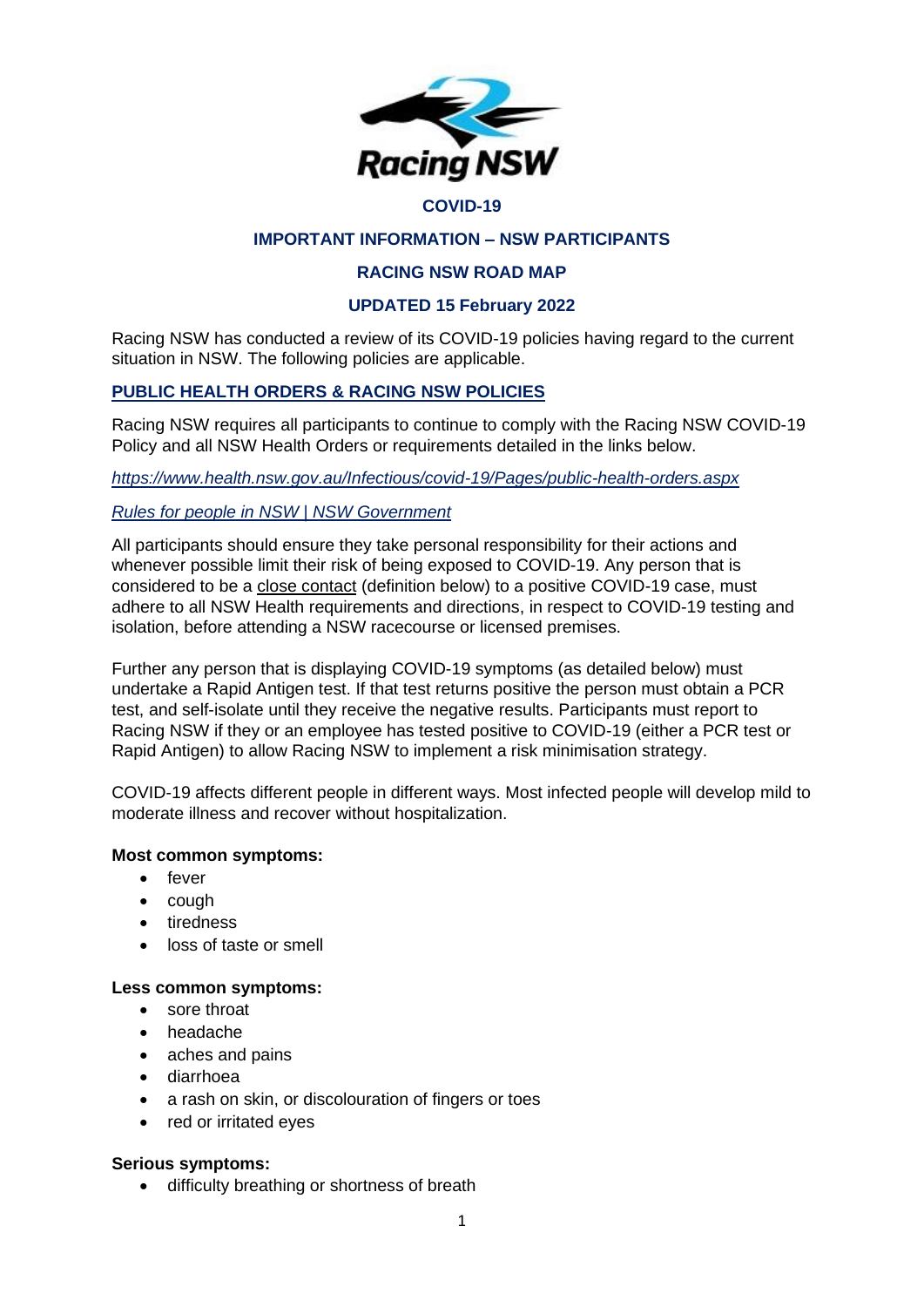- loss of speech or mobility, or confusion
- chest pain

# **REQUIREMENTS FOR POSTIVE CASES**

**Positive Case (PCR) -** Any person who tests positive to COVID-19 on a PCR test must follow Health Orders and self-isolate for a minimum of 7 days (see below). All positive PCR cases must be reported to Racing NSW Stewards and any person who undertakes a PCR test must self-isolate until they get a negative result.

Should the positive person

- be fully vaccinated;
- be displaying no symptoms which includes fever, respiratory issues, cough, runny/blocked nose & headache;
- test negative on a Rapid Antigen test on day 6 after they took the positive test and provide the rapid test result to Racing NSW Stewards,

they may leave isolation and attend a racecourse or licensed premises after 7 days. This means the positive person may attend a racecourse or licensed premises on day 8 after testing positive, subject to meeting the conditions above.

• If the person is not fully vaccinated and/or displaying symptoms they must complete 14 days isolation and provide a negative Rapid Antigen test on day 14 prior to leaving isolation.

**Positive Case (Rapid Antigen) – (Effective 6 January 2022)** Any person who tests positive to COVID-19 on a Rapid Antigen test now does not need to obtain a COVID-19 PCR test. The results of the Rapid Antigen test will be considered a positive case to COVID-19 and any person who test positive must self-isolate for a minimum of 7 days (see below). All positive Rapid Antigen tests must be reported to Racing NSW Stewards.

Should the positive person

- be fully vaccinated;
- be displaying no symptoms which includes fever, respiratory issues, cough, runny/blocked nose & headache;
- test negative on a Rapid Antigen test on day 6 after they took the positive test and provide the rapid test result to Racing NSW Stewards,

they may leave isolation and attend a racecourse or licensed premises after 7 days. This means the positive person may attend a racecourse or licensed premises on day 8 after testing positive, subject to meeting the conditions above.

• If the person is not fully vaccinated and/or displaying symptoms they must complete 14 days isolation and provide a negative Rapid Antigen test on day 14 prior to leaving isolation.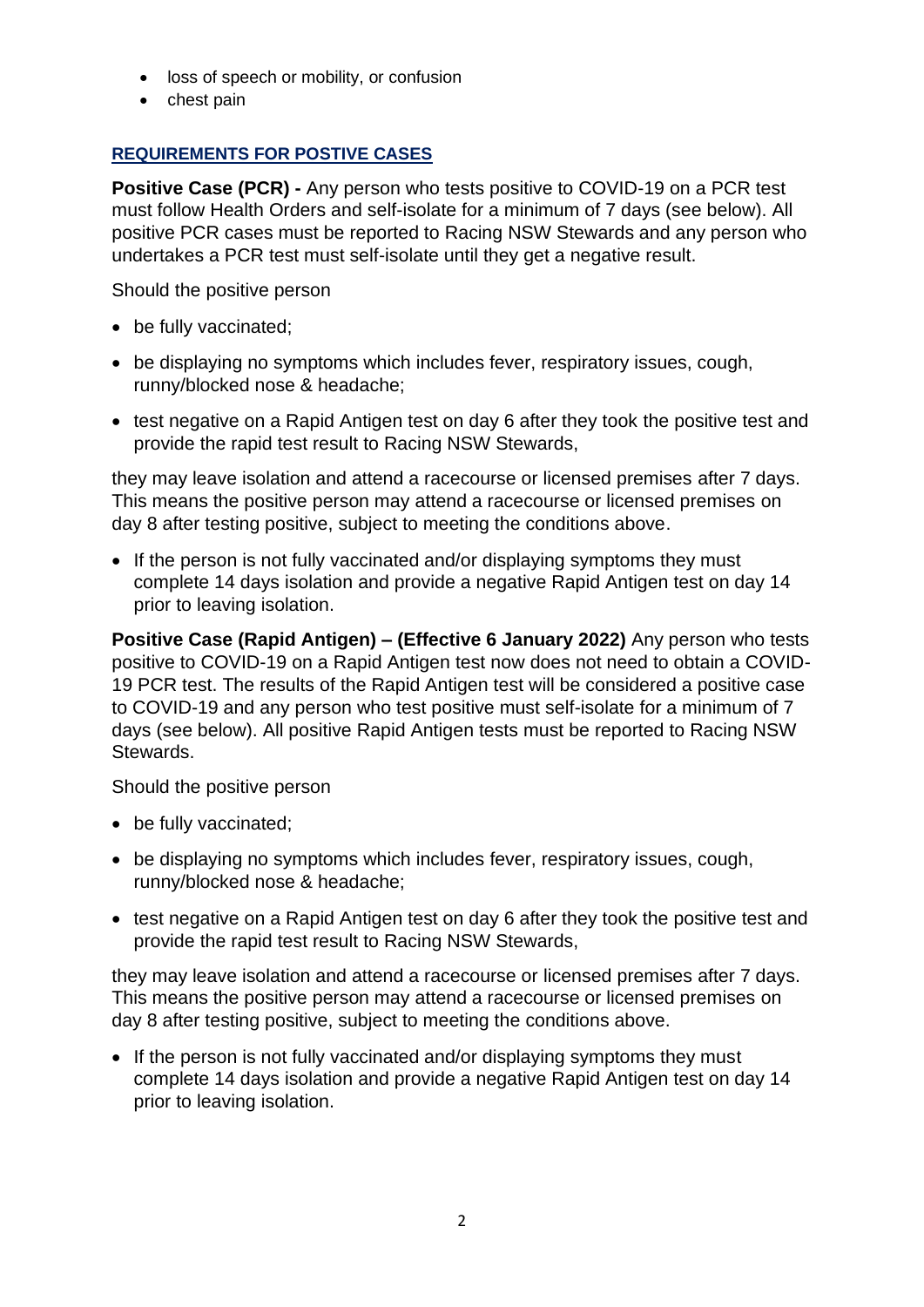# **CLOSE CONTACT (Effective 1 January 2022)**

**Close Contact with Positive Case (PCR or Rapid Antigen) –** A close contact is now defined as a person who is a household member with a person who has tested positive to Covid-19 (either PCR or Rapid test) or has been with a person for 4 hours or more in a household like setting (accommodation, care facility or similar), who has tested positive to Covid-19 (either PCR or Rapid test). If you are a Close Contact, you must undertake a Rapid Antigen test if you have no symptoms or a PCR test if you have symptoms. If either test returns positive the above policy in relation to a Positive Case (PCR) or Positive Case (Rapid Antigen) applies. A Close Contact must self-isolate for a minimum of 7 days (see below) and report their Close Contact to Racing NSW Stewards.

If negative on the PCR and/or Rapid Antigen test, and the Close Contact

- leaves the residence where the positive person is residing or has only had one period of extended contact;
- is fully vaccinated;
- is displaying no symptoms which includes fever, respiratory issues, cough, runny/blocked nose & headache;
- tests negative on a Rapid Antigen test on day 6 after they left the residence or from the last time of contact with the positive person,

the Close Contact may leave isolation and attend a racecourse or licensed premises after 7 days. This means the close contact may attend a racecourse or licensed premises on day 8 after testing positive, subject to meeting the conditions above.

- If the Close Contact is not fully vaccinated and/or is displaying symptoms they must complete 14 days isolation and provide a negative Rapid Antigen test on day 14 prior to leaving isolation.
- If the Close Contact remains living with the positive person they increase their risk of becoming infectious with COVID-19 and they must self-isolate for 7 days and undertake a negative rapid antigen test on day 8 and 9 prior to attending a racecourse or Licensed Premises.

# **CALCULATING 7-DAY SELF-ISOLATION PERIOD**

Positive COVID-19 cases or Close Contacts are required to self-isolate for a minimum of 7 days, subject to the conditions above. Should the positive COVID-19 person or Close Contact meet the conditions above, they can return to a racecourse or licensed premises on day 8.

Example – John tests positive to COVID-19 on a PCR test or Rapid Antigen test taken on 10 January 2022.

- His period of self-isolation is from 10 January 2022 to 17 January 2022.
- He must provide a negative Rapid Antigen test on 16 January 2022 by sending a photograph of the test cartridge to Racing NSW Stewards [steward@racingnsw.com.au](mailto:steward@racingnsw.com.au)
- On 18 January 2022 he may return to a racecourse or licensed premises.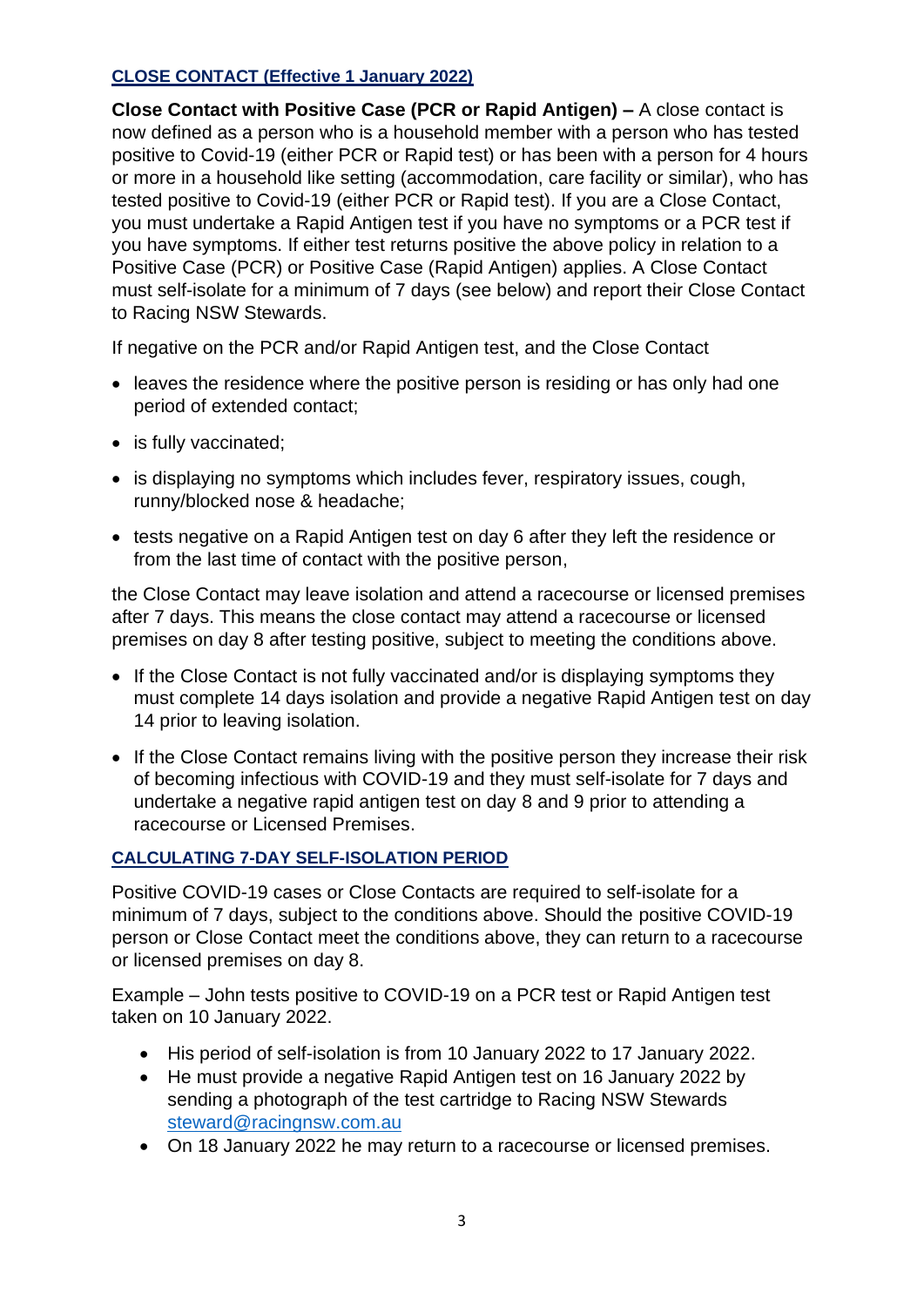## **CASUAL CONTACT (Effective 1 January 2022)**

**Casual Contact with Positive Case (PCR or Rapid Antigen) –** A casual Contact is defined as a person who has been in contact with a person who has tested positive to COVID-19 (either PCR or Rapid test) for less than 4 hours. Any person who is a Casual Contact should follow NSW Health orders and monitor for symptoms. A Rapid Antigen test must be taken on two consecutive days before attending a racecourse or licensed premises.

**Monitor For Symptoms (QR Code advice) –** Any person who receives notification from a QR code check in, that they were in attendance where a positive case was present, should follow health advice and monitor for symptoms. It is recommended that a Rapid Antigen test is undertaken prior to attending a racecourse or licensed premises.

**Face Masks (Effective 24 December 2021) –** face masks are required to be worn when

- in indoor areas other than a place of residence
- in indoor areas of common property of apartment buildings
- at a public transport waiting area
- while on public transport (including in taxis and rideshare services)
- if you are working at a hospitality venue and dealing directly with members of the public
- on an aircraft when the aircraft is flying above NSW and in the airport.

In respect to racecourses and licensed premises face masks are required to be worn and properly fitted at all times when indoors. Stables are not considered to be indoors, however trainers may voluntarily elect to require their staff to wear face masks if they consider the stables to be high risk. When indoors, participants should wear N95 masks or at a minimum surgical masks. Cloth masks are not effective in preventing the spread of COVID-19. Racing NSW may, in high-risk settings, direct that participants wear masks when outdoors or at stables to minimize the risk of Covid-19 spreading.

**QR Codes Check In (Effective 27 December 2021) –** QR Code check in is required to be used in food and drink premises but not for racecourses. Accordingly race clubs must have QR check in for all indoor food and drink areas, but QR check in is not required to gain entry to a racecourse.

**Density Limits (Effective 27 December 2021) –** For all indoor hospitality areas (including food and drink areas) a density limit of 1 person per 2 square metres apply.

## **JOCKEYS**

- Jockey zones were removed on 4 November 2021 allowing jockeys to ride at any race meeting within NSW.
- Racecourse Jockey/Official zones are removed effective 16 February 2022. Owners/trainer are permitted to enter the mounting enclosure (subject to race club restrictions).
- Jockeys should ensure they take personal responsibility for their actions and whenever possible limit their risk of being exposed to COVID-19.
- All jockeys and apprentices may ride trackwork and barrier trials. Jockeys should refrain from entering indoor spaces and stables on a racecourse when undertaking trackwork (such as trainers huts).
- Apprentice jockeys may undertake stable duties.
- There are no density limits for jockeys' rooms.